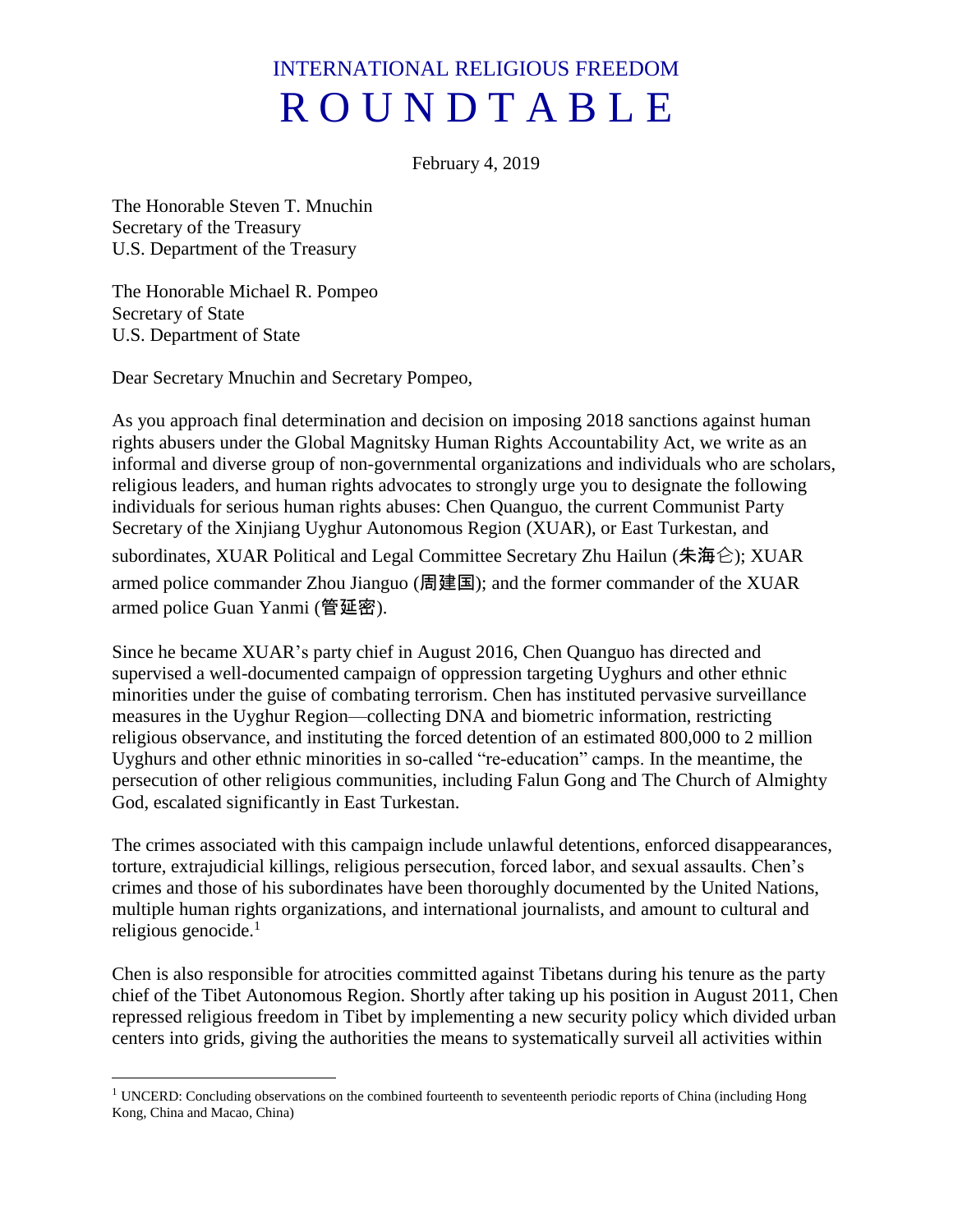the area, and instituting new biometric identification cards. In his first meeting with senior officials in Tibet, Chen vowed to ban the "Dalai clique" from participating in the selection of the next Dalai Lama, thus interfering with hundreds of years of Tibetan Buddhist traditions. Chen's repressive policies and gross violations of the Tibetan's human rights led to incredible desperation, causing 155 Tibetans to set themselves on fire to protest the abuses they faced.<sup>2</sup>

Placing Chen Quanguo and the aforementioned senior officials on the list of sanctioned individuals under the Global Magnitsky Human Rights Accountability Act will send an unmistakable message that the United States stands with the people of East Turkestan and Tibet, and the persecuted communities, and will meet China's horrifically abusive policies with resolve. We urge you to implement such sanctions with all due haste.

Thank you for your consideration. We appreciate your attention to this matter.

Respectfully,

Greg Mitchell Co-Chair, International Religious Freedom Roundtable President, The Mitchell Firm

ORGANIZATIONS

CHINA AID

THE CHURCH OF ALMIGHTY GOD

CITIZEN POWER INITIATIVES FOR CHINA

FALUN DAFA ASSOCIATION OF WASHINGTON DC

STUDENTS FOR A FREE TIBET INTERNATIONAL

UYGHUR ENTREPRENEURS NETWORK

UYGHUR HUMAN RIGHTS PROJECT

21WILBERFORCE

BITTER WINTER MAGAZINE

BOAT PEOPLE SOS

 $\overline{a}$ 

CENTER FOR PLURALISM

CESNUR (CENTER FOR STUDIES ON NEW RELIGIONS)

<sup>&</sup>lt;sup>2</sup> CECC: Special Report: Tibetan Self-Immolation - Rising Frequency, Wider Spread, Greater Diversity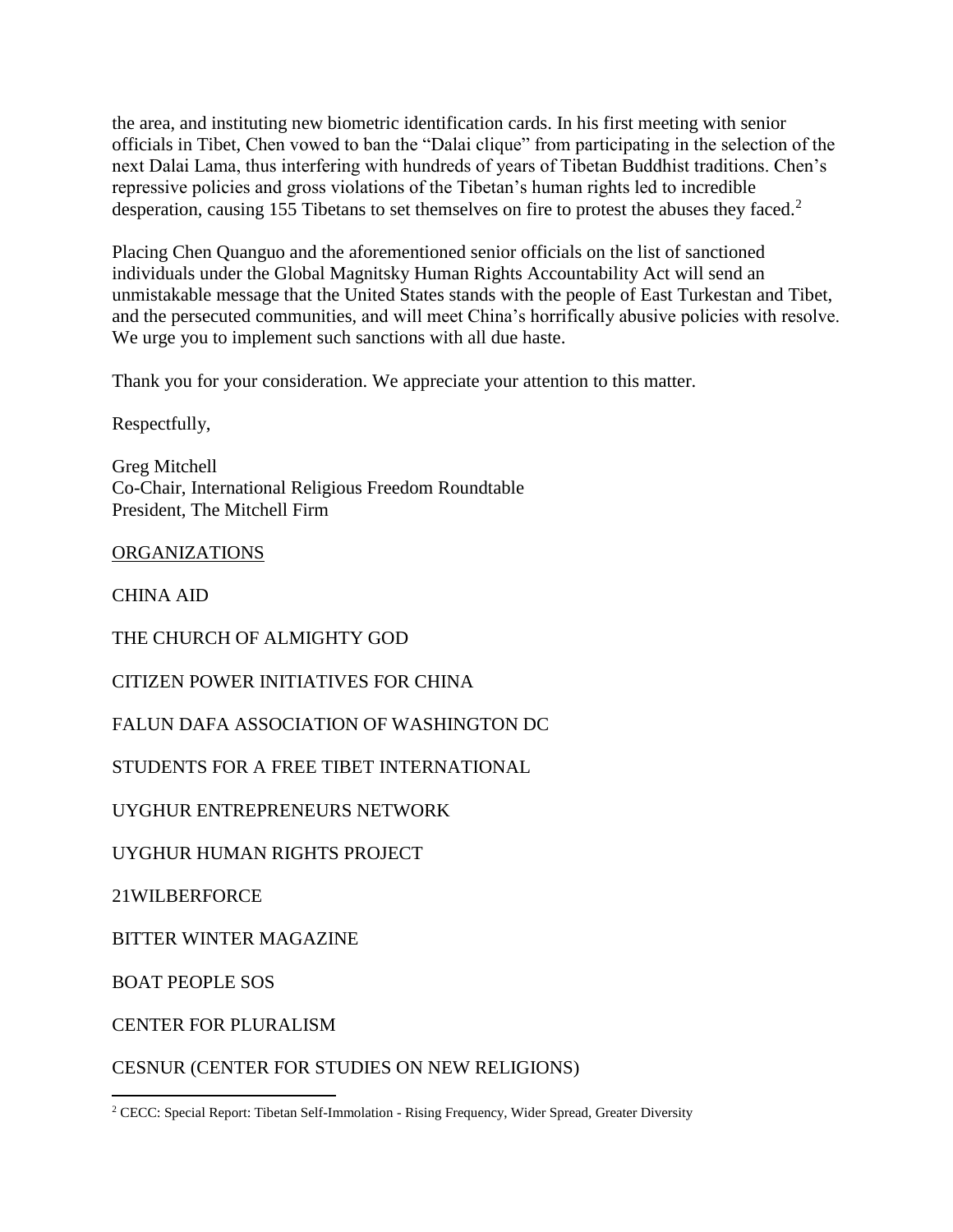## CHURCH OF SCIENTOLOGY NATIONAL AFFAIRS OFFICE

### COMMITTE FOR RELIGIOUS FREEDOM IN VIETNAM

#### CSW UK

#### HUMAN RIGHTS WITHOUT FRONTIERS (BRUSSELS)

#### LANTOS FOUNDATION FOR HUMAN RIGHTS & JUSTICE

#### VIETNAMESE PEOPLE'S EVANGELICAL FELLOWSHIP (VPEF)

Individuals *With title and organization for identification purposes*

Hammad Ahmad Imam Ahmadiyya Muslim Community

Rev. Nguyen Cong Chinh Chairman Vietnamese People's Evangelical Fellowship (VPEF)

Willy Fautré Human Rights Without Frontiers (Brussels)

Dr. Mike Ghouse President Center for Pluralism

Thomas Marsh Sculptor

Scott Morgan President Red Eagle Enterprises

Andy Swarna President Great Truth

Hanh Thai-Tang Vice Chair of Exterior Affairs The Junior Sacerdotal of Caodai Religion